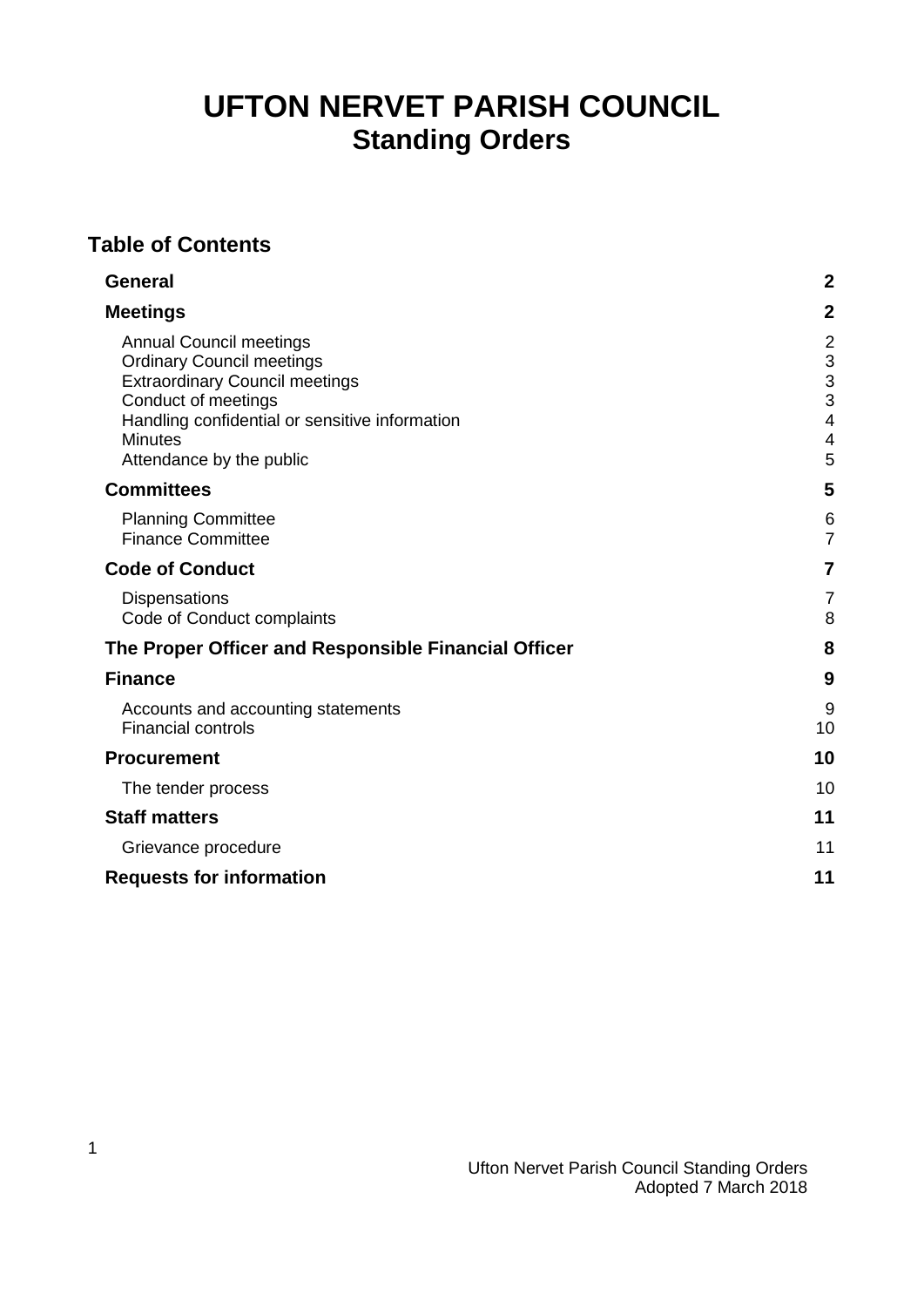#### **General**

- <span id="page-1-0"></span>1 All or part of a standing order ("SO"), except one that incorporates mandatory statutory requirements, may be suspended by resolution in relation to the consideration of an item on the agenda for a meeting.
- 2 A motion to add to, vary or revoke one or more of the Council's standing orders that does not incorporate mandatory statutory requirements may be proposed by a special motion. A written notice signed by at least three Councillors must be given to the Proper Officer at least 14 clear days before the meeting.
- 3 The Proper Officer (Clerk) shall provide a copy of the Council's standing orders to a Councillor as soon as possible after he/she has delivered his/her acceptance of office form.
- 4 The decision of the chairman of a meeting ("Meeting Chairman") as to the application of standing orders at the meeting shall be final.

#### **Meetings**

#### <span id="page-1-2"></span><span id="page-1-1"></span>**Annual Council meetings**

- 5 The Annual Meeting of the Council will be held on such day in May as the Council may direct. In an election year, this will be not more than 14 days following the day on which the new Councillors elected take office.
- 6 The first business conducted at the Annual Meeting of the Council will be the election of the Chairman of Council and Vice-Chairman of Council.
- 7 The Chairman of Council, unless he/she has resigned or becomes disqualified, will continue in office and preside at the Annual Meeting until his/her successor is elected.
- 8 The Vice-Chairman of Council, unless he/she resigns or becomes disqualified, will hold office until immediately after the election of the Chairman of Council at the Annual Meeting.
- 9 In an election year, if the current Chairman of Council has not been re-elected as a member of the Council, he/she shall preside at the Meeting until a successor Chairman of Council has been elected. The current Chairman of Council shall not have an original vote in respect of the election of the new Chairman of Council but must give a casting vote in the case of an equality of votes.
- 10 Following the election of the Chairman of Council and Vice-Chairman of Council at the Annual Meeting of the Council, the business of the Annual Meeting will include:
	- (a) In an election year, delivery by the Chairman of Council and Councillors of their acceptance of office forms unless the Council resolves for this to be done at a later date;
	- (b) In a year which is not an election year, delivery by the Chairman of Council of his/her acceptance of office form unless the Council resolves for this to be done at a later date;
	- (c) Confirmation of the accuracy of the minutes of the last meeting of the Council;
	- (d) Establishment of any new/dissolution of any existing standing Committee in accordance with SO 42:
	- (e) Appointment of members to Committees;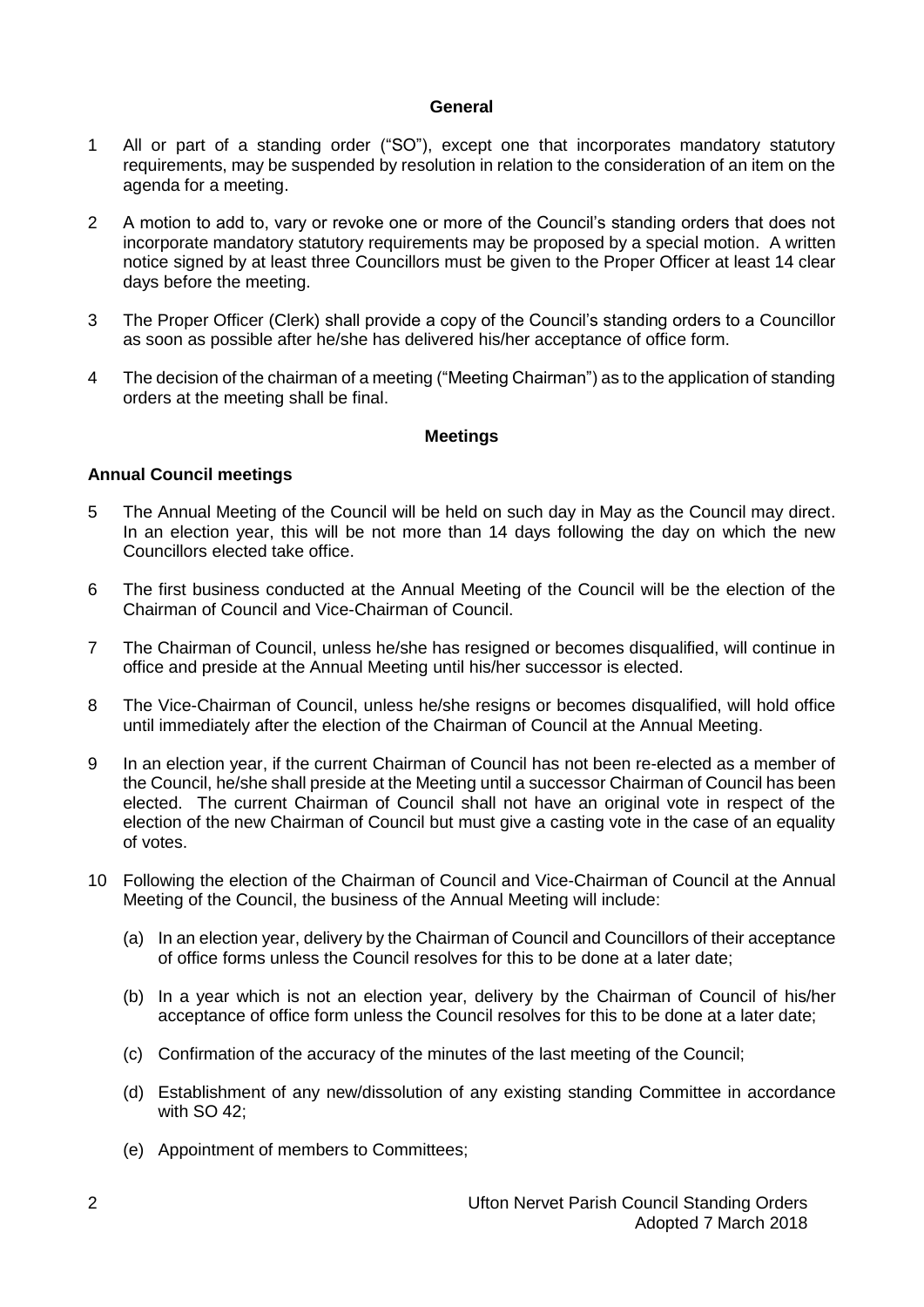- (f) Suspension of the Annual Meeting in order to allow each Committee to meet so that the Committee members may elect a Chairman of that Committee;
- (g) Appointment of Parish Council representatives to outside bodies and Committees;
- (h) Review and adoption of appropriate standing orders and financial regulations;
- (i) Confirmation of arrangements for insurance cover in respect of all insured risks;
- (j) Agree or otherwise a schedule for review of:
	- (i) arrangements, including any charters and agency agreements, with other local authorities and review of contributions made to expenditure incurred by other local authorities;
	- (ii) inventory of land and assets including buildings and office equipment;
	- (iii) the Council's and/or staff subscriptions to other bodies;
	- (iv) the Council's complaints procedure;
	- (v) the Council's procedures for handling requests made under the Freedom of Information Act 2000 and the Data Protection Act 1998 and
	- (vi) the Council's policy for dealing with the press/media.

#### <span id="page-2-0"></span>**Ordinary Council meetings**

- 11 In addition to the Annual Meeting of the Council, at least three other ordinary meetings shall be held in each year on such dates and times as the Council directs.
- 12 Meetings of the Council shall normally be held four time each year in January, March, May and September.
- 13 An invitation to attend a meeting of the Council shall be sent, together with the agenda and past minutes, to the ward Councillor(s) of the West Berkshire Council.

#### <span id="page-2-1"></span>**Extraordinary Council meetings**

- 14 The Chairman of Council may convene an Extraordinary Meeting of the Council at any time.
- 15 An Extraordinary Meeting of the Council must be called by the Chairman of Council within seven days of having been requested in writing to do so by any two Councillors. If the Chairman of Council does not, or refuses to, call an Extraordinary Meeting of the Council following such a request, any two Councillors may convene an Extraordinary Meeting of the Council. The public notice giving the time, place and Agenda for such a meeting must be signed by the two Councillors.

#### <span id="page-2-2"></span>**Conduct of Council and Committee meetings**

16 The Chairman of Council/Chairman of a Committee, if present, will preside at a meetings of the Council/Committee respectfully as the Meeting Chairman. If the Chairman is absent from a meeting, the Vice-Chairman of Council/Committee (where appointed), if present, will preside. If both the Chairman and the Vice-Chairman are absent from a meeting, the Councillors present at the meeting will elect a Meeting Chairman.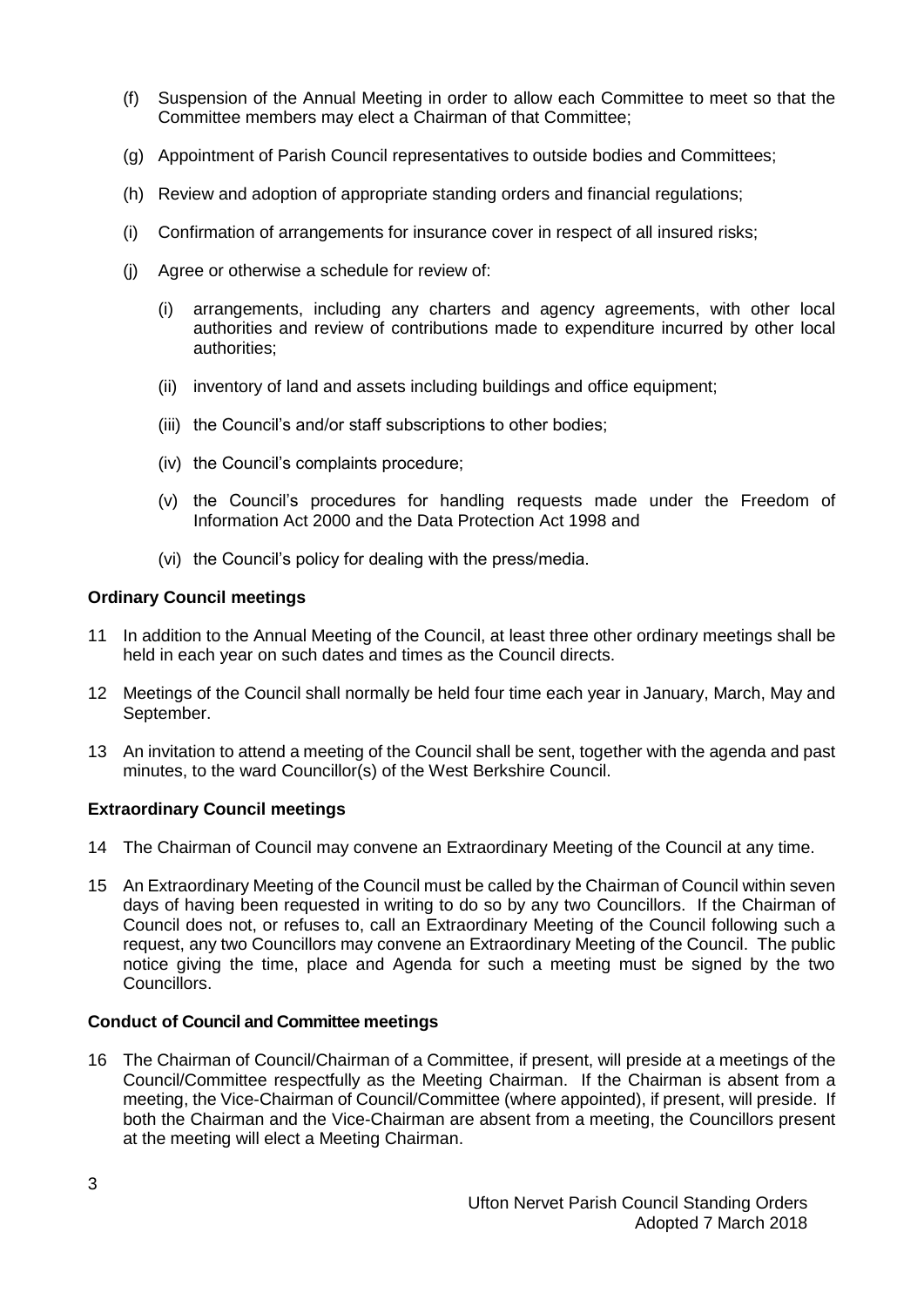- 17 Business will follow the order on the published agenda but the order may be changed at the discretion of the Meeting Chairman.
- 18 Items requiring a substantive decision must be formally proposed and seconded by Councillors and voted on by a show of hands. The decision will be determined by a simple majority of those present and in the event of a tie the Meeting Chairman will have the deciding vote.
- 19 Proposals subject to a vote will be recorded in the minutes as adopted or not adopted and as either unanimous or by a majority. Individual Councillor's votes will not be recorded but in the event of a majority decision any Councillor dissenting from the majority view may, on request, have that fact recorded in the minutes by a form of words such as: "The proposal was adopted by a majority, Cllr X dissenting".
- 20 In the event of improper or disorderly conduct by anyone present at a meeting the Meeting Chairman may suspend or close the meeting.
- 21 Three clear days' notice will be given of a meeting. Not included in the three days are the day the notice is given, the day of the meeting, a Sunday or a bank holiday.
- 22 Meetings will be open to members of the public unless the business to be discussed is of such a nature that their presence would not be in the public interest or for any other special reason. The decision to exclude members of the public from all or part of a meeting will be subject to a vote of the members and the decision, and the reasons for it, will be recorded in the minutes.
- 23 The media will be provided with reasonable facilities for the taking of their report of all or part of a meeting at which they are entitled to be present.
- 24 A person present may not orally report or comment about a meeting as it takes place.
- 25 A quorum will be one-third of the total number of voting members, subject to a minimum of three. If a quorum is not achieved the meeting will be closed and the business adjourned to another date.
- 26 Any person with voting rights who has a disclosable pecuniary interest or another interest as set out in the Council's Code of Conduct in a matter being considered at a meeting is subject to statutory limitations or restrictions under the code on his/her right to participate and vote on that matter.

#### <span id="page-3-0"></span>**Handling confidential or sensitive information**

- 27 The agenda, papers that support the agenda and the minutes of a meeting shall not disclose or otherwise undermine confidential or sensitive information which for special reasons would not be in the public interest.
- 28 Councillors and staff shall not disclose confidential or sensitive information which for special reasons would not be in the public interest.

#### <span id="page-3-1"></span>**Minutes**

- 29 If the draft minutes of a preceding meeting have been served on Councillors with the agenda to attend the meeting at which they are due to be approved for accuracy, or earlier, they shall be taken as read.
- 30 There shall be no discussion about the draft minutes of a preceding meeting except in relation to their accuracy.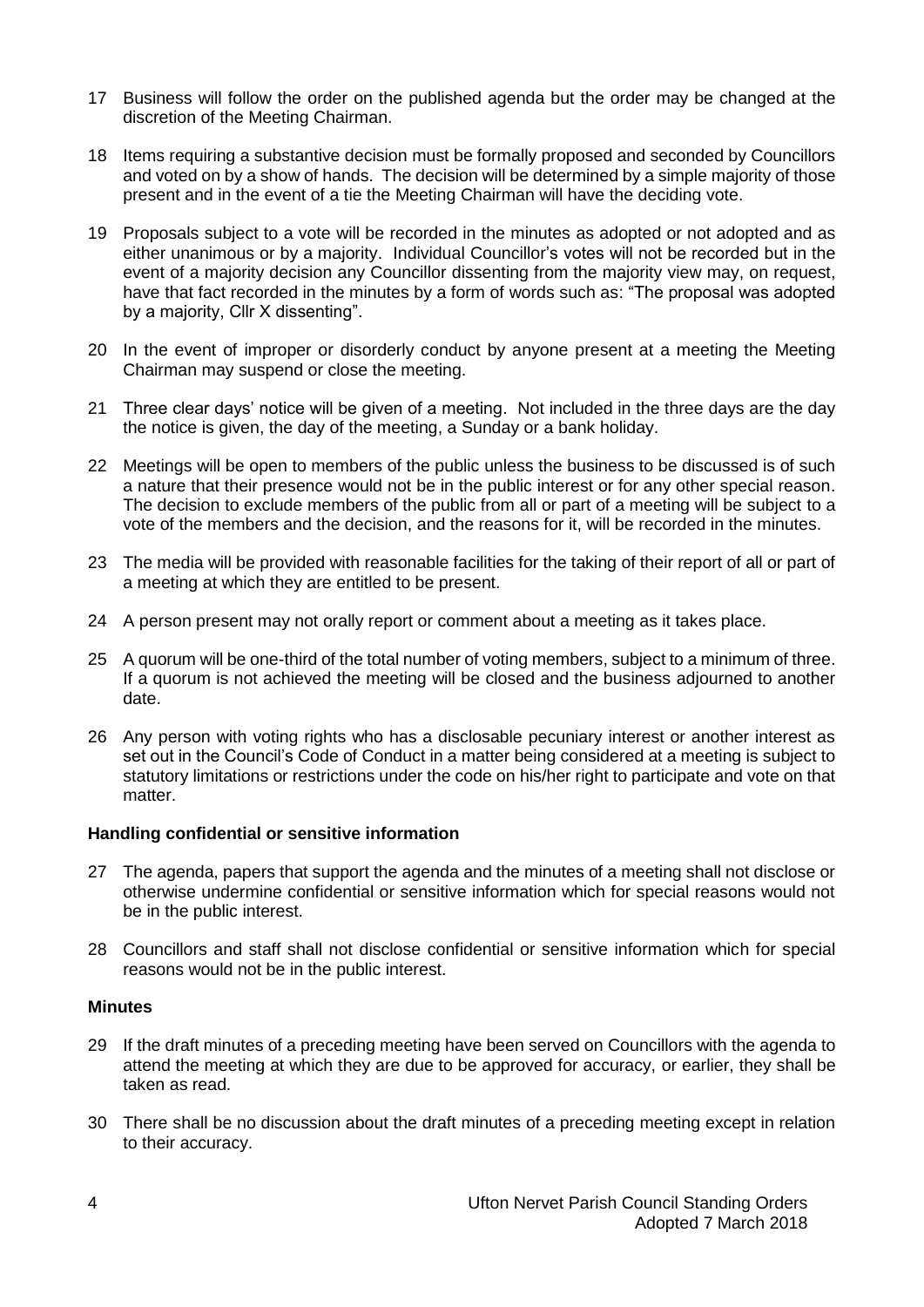- 31 The accuracy of draft minutes, including any amendment(s) made to them, shall be confirmed by vote and shall be signed by the Meeting Chairman and stand as an accurate record of the meeting to which the minutes relate.
- 32 If the minutes have been confirmed as accurate but the Meeting Chairman does not consider them to be an accurate record of the meeting to which they relate, he/she shall sign the minutes and include a paragraph in the following terms or to the same effect: "The Chairman of this meeting does not believe that the minutes of the meeting of the () held on [date] in respect of () were a correct record but his/her view was not upheld by the meeting and the minutes are confirmed as an accurate record of the proceedings."
- 33 The minutes of the meeting will include an accurate record of the following:
	- (a) the time and place of the meeting;
	- (b) the names of Councillors present and absent;
	- (c) interests that have been declared;
	- (d) whether anyone with voting rights left the meeting when matters they held an interest in were being considered;
	- (e) if there was public participation;
	- (f) the decisions made.

#### <span id="page-4-0"></span>**Attendance by the public**

- 34 Members of the public may make representations at a meeting but only during the time allowed at the beginning of the meeting. The period of time for such representations will not exceed 10 minutes unless the Meeting Chairman directs otherwise.
- 35 Only one person is permitted to speak at a time. If more than one person wants to speak, the Meeting Chairman will direct the order of speaking.
- 36 A person who speaks at a meeting will direct his/her or her comments to the Meeting Chairman.
- 37 After the period allowed for public representations, members of the public may, if so decided by the Meeting Chairman, answer Councillors' questions and give evidence in respect of the business on the agenda.
- 38 A member of the public shall not speak for more than 3 minutes unless permitted by the Meeting Chairman.
- 39 Where a number of people wish to speak on the same subject they must elect a spokesman to represent the group.
- 40 A question from a member of the public need not be given a response at the meeting nor start a debate on the question. The Meeting Chairman may direct that a written or oral response be given.

### **Committees**

- <span id="page-4-1"></span>41 The Council may appoint standing Committees or other Committees as may be necessary, and:
	- (a) determine their terms of reference;

5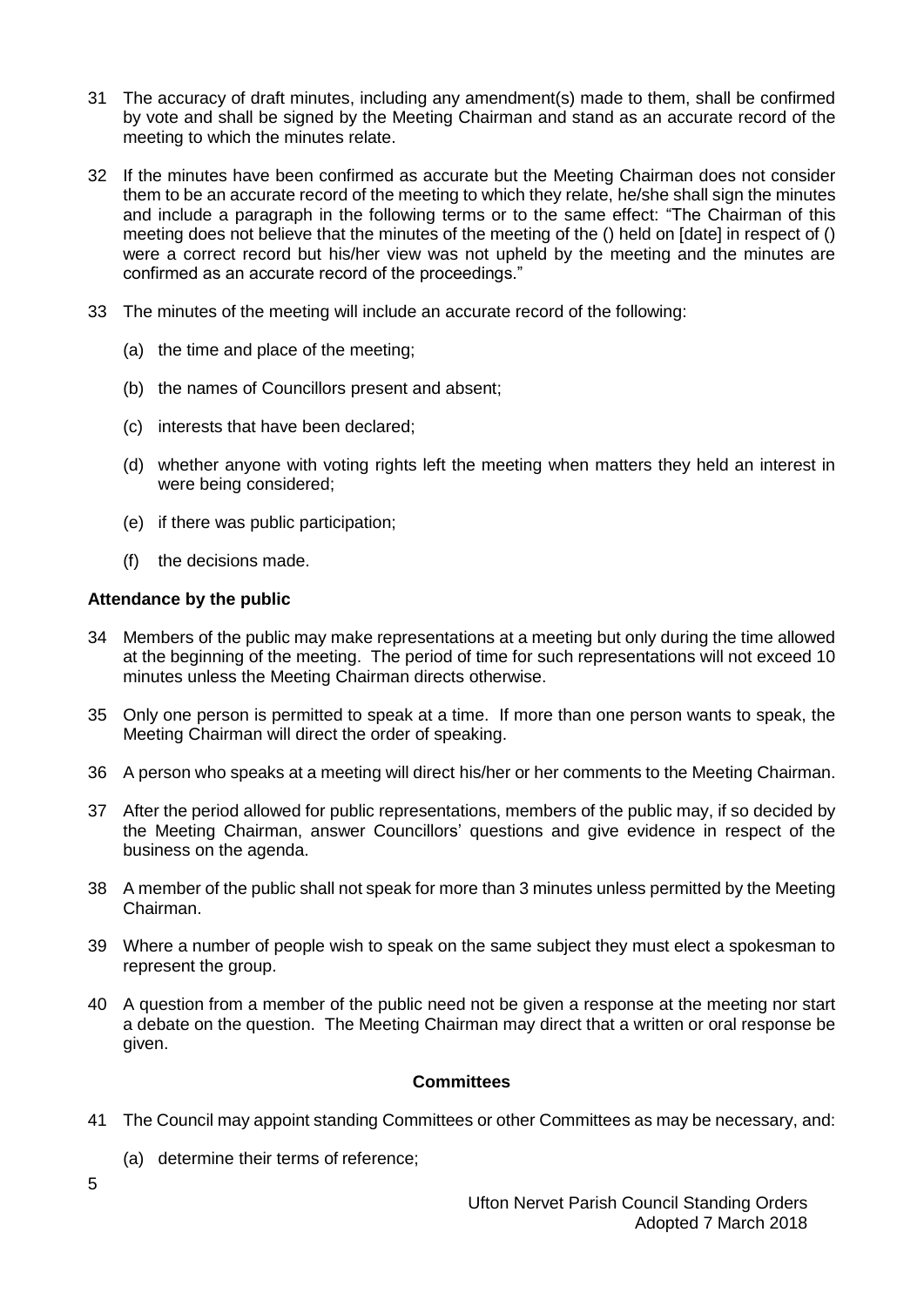- (b) permit a Committee to determine the number and time of its meetings;
- (c) appoint members of such a Committee;
- (d) after it has appointed the members of a standing Committee, the Chairman of the standing Committee shall be agreed by the standing Committee members, and if an agreement cannot be reached, the Chairman of the Council will appoint whoever he sees fit.
- (e) determine the place, notice requirements and quorum for a meeting of a Committee which shall be no less than three.
- (f) permit members of the public to make representations, answer questions and give evidence at a meeting which they are entitled to attend in respect of the business on the Agenda, subject to the same rules as for general Council meetings;
- (g) dissolve a Committee.
- 42 Where more than two persons have been nominated for a position to be filled by the Council and none of those persons has received an absolute majority of votes in their favour, the name of the person having the least number of votes shall be struck off the list and a fresh vote taken. This process shall continue until a majority of votes is given in favour of one person. A tie in votes may be settled by the casting vote exercisable by the Meeting Chairman.
- 43 Committee meetings will be conducted according to the standing orders on conduct of meetings, as above.

#### <span id="page-5-0"></span>**Planning Committee**

- 44 There is no formal Planning Committee and it is formed of the whole Council who will meet as and when necessary with regards to planning matters.
- 45 The Parish Council exercises its right to be notified by West Berkshire Council of planning applications in its area but is not a statutory consultee in the planning process and has no other special rights over and above those enjoyed by any member of the public. Planning meetings will, therefore, not normally be conducted in public. The Council cannot approve or reject applications but has the options "object", "no objection" and "support". There is no obligation on the Council to respond to a notification and a fourth option is simply not to do so.
- 46 In order to meet the timescale for a response, Councillors will normally be informed by email of any applications for planning consent notified to the Council by West Berkshire Council unless a scheduled full Council meeting falls within the required time allowed for response, when the application(s) may form part of the agenda for that meeting.
- 47 A formal Planning meeting will only be convened if requested by at least two Councillors. If at least two Councillors do not request a meeting the decision will be considered to be "no objection".
- 48 If a formal meeting of the Council is requested by at least two Councillors, membership will be drawn from those Councillors available at the time, subject to the normal rule on a quorum.
- 49 In matters of exceptional local interest, the Council may decide at its discretion to hold a formal Planning meeting in public. Such a meeting will be conducted under the same rules as for a full general meeting of the Council. While members of the public may make representations, any decision arrived at will be that of the Council alone.
- 50 Site visits may be conducted and will form part of the relevant Planning meeting.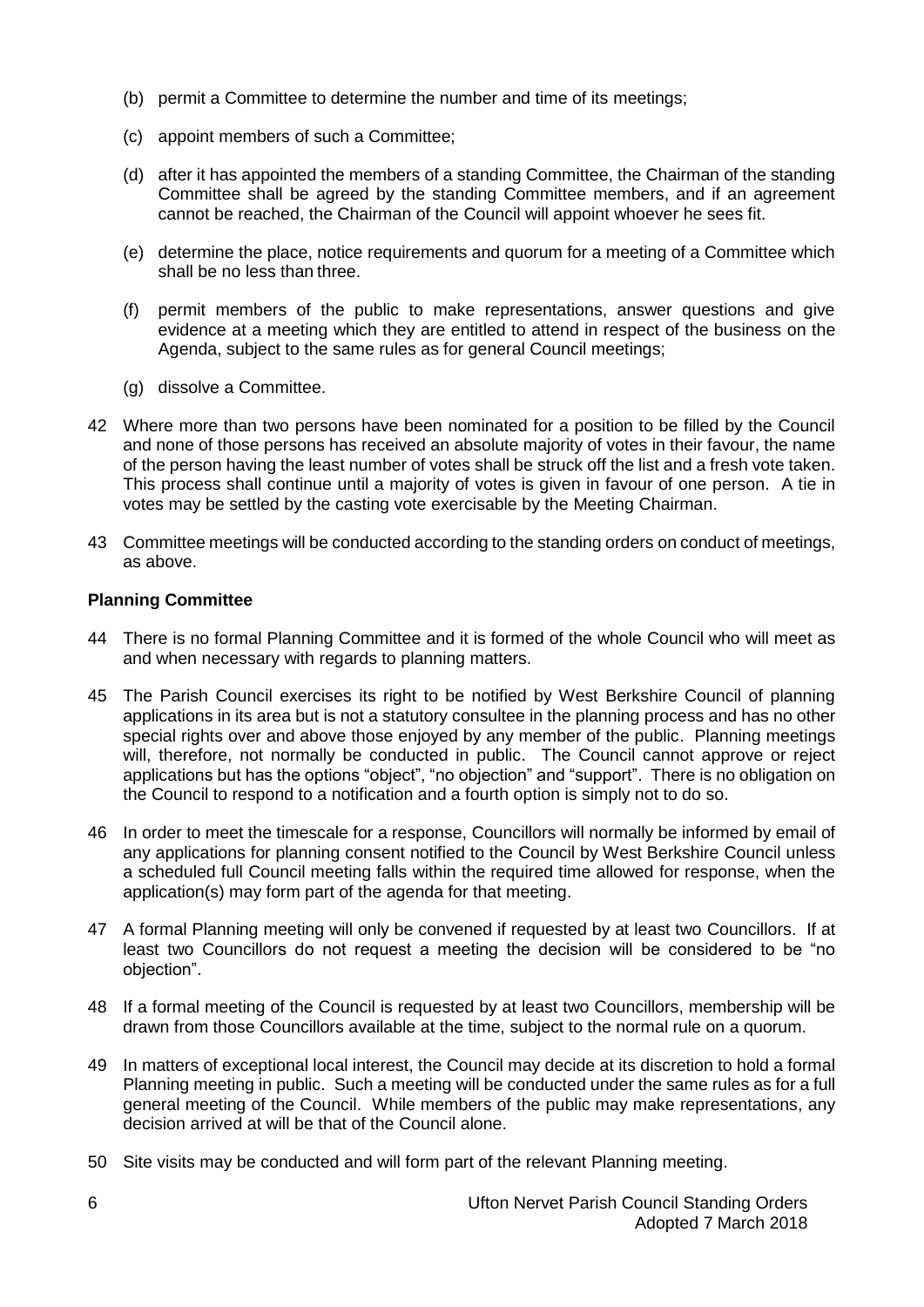- 51 When a decision is made to comment on an application, the substance of that comment will form part of the minutes of the meeting at which the decision is made and available on the parish website. The detailed wording of the comment will be placed in the public domain via the West Berkshire Council planning portal.
- If a planning application is to be considered at a meeting of the West Berkshire Council Planning Committee or a subsequent appeal, the Parish Council may decide to attend and comment at that meeting or appeal hearing. The Council's submission will be based on the original comments but may also include other material facts that have since come to light. The detail of the submission is for the Council to determine.

#### <span id="page-6-0"></span>**Finance Committee**

52 There is no formal Finance Committee and it is formed of the whole Council.

#### **Code of Conduct**

- 53 All Councillors and non-Councillors with voting rights shall observe the Code of Conduct adopted by the Council.
- 54 Unless authorised by a resolution, no Councillor shall:
	- (a) inspect any land and/or premises which the Council has a right or duty to inspect; or
	- (b) issue orders, instructions or directions.
- 55 Unless granted a dispensation, Councillors or non-Councillors with voting rights must withdraw from a meeting when it is considering a matter in which they have a Disclosable Pecuniary Interest (DPI). They may return to the meeting after it has considered the matter in which they had the interest.
- 56 Unless granted a dispensation, Councillors or non-Councillors with voting rights will withdraw from a meeting when it is considering a matter in which they have another interest if so required by the Council's Code of Conduct. They may return to the meeting after it has considered the matter in which they had the interest.

#### <span id="page-6-1"></span>**Dispensations**

- 57 Dispensation requests must be in writing and submitted to the Proper Officer as soon as possible before the meeting, or failing that, at the start of the meeting for which the dispensation is required.
- 58 A dispensation request shall confirm:
	- (a) the description and the nature of the disclosable pecuniary interest or other interest to which the request for the dispensation relates;
	- (b) whether the dispensation is required to participate at a meeting in a discussion only or a discussion and a vote;
	- (c) the date of the meeting or the period (not exceeding four years) for which the dispensation is sought; and
	- (d) an explanation as to why the dispensation is sought.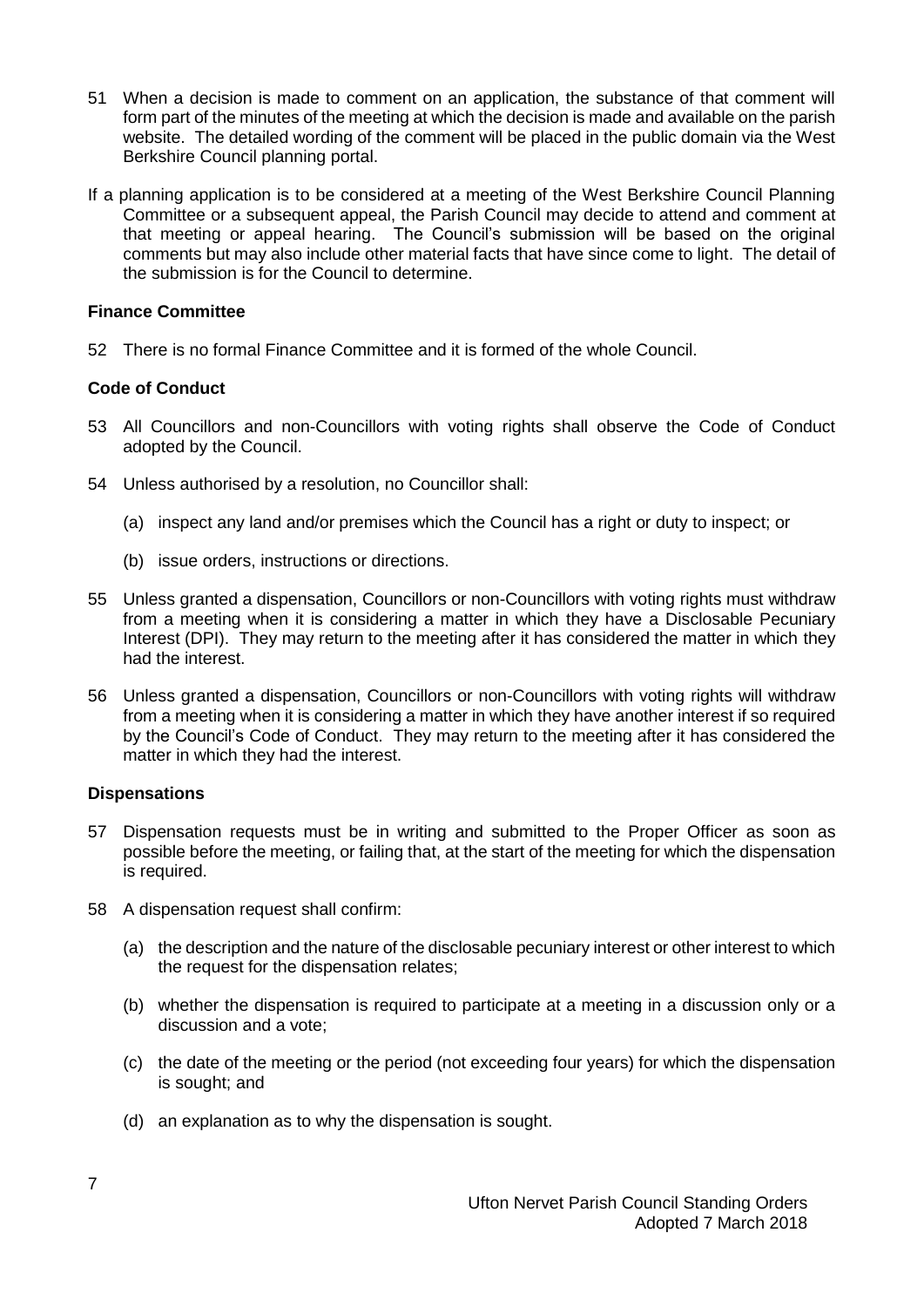- 59 A decision as to whether to grant a dispensation shall be made by a meeting of the Council and that decision is final.
- 60 Dispensation requests will be considered at the beginning of the meeting of the Council, for which the dispensation is required.
- 61 A dispensation may be granted if having regard to all relevant circumstances the following applies:
	- (a) without the dispensation the number of persons prohibited from participating in the particular business would be so great a proportion of the meeting transacting the business as to impede the transaction of the business, or
	- (b) granting the dispensation is in the interests of persons living in the Council's area, or
	- (c) it is otherwise appropriate to grant a dispensation.

#### <span id="page-7-0"></span>**Code of Conduct complaints**

- 62 Upon notification by West Berkshire Council that it is dealing with a complaint that a Councillor or non-Councillor with voting rights has breached the Council's Code of Conduct, the Proper Officer will, subject to standing orders concerning confidential or sensitive information, report this to the Council.
- 63 Where the notification relates to a complaint made by the Proper Officer, the Proper Officer will notify the Chairman of Council of this fact, and the Chairman of Council will nominate another staff member or Councillor to assume the duties of the Proper Officer in relation to the complaint until it has been determined and the Council has agreed what action, if any, to take.
- 64 The Council may:
	- (a) provide information or evidence where such disclosure is necessary to progress an investigation of the complaint or is required by law;
	- (b) seek information relevant to the complaint from the person or body with statutory responsibility for investigation of the matter;
- 65 Upon notification by the West Berkshire Council that a Councillor or non-Councillor with voting rights has breached the Council's Code of Conduct, the Council shall consider what, if any, immediate action to take. Such action excludes disqualification or suspension from office.

#### **The Proper Officer and Responsible Financial Officer**

- <span id="page-7-1"></span>66 The Proper Officer and Responsible Financial Officer is the Clerk, or a Councillor nominated and elected by the Council to undertake the work when the Clerk is absent.
- 67 The Proper Officer will:
	- (a) at least three clear days before a meeting of the Council, serve on Councillors a summons, by email, confirming the time, place and the agenda.
	- (b) give public notice (on the Council's notice board and website) of the time, place and agenda at least three clear days before a meeting of the Council (provided that the public notice with agenda of an extraordinary meeting of the Council convened by Councillors is signed by them);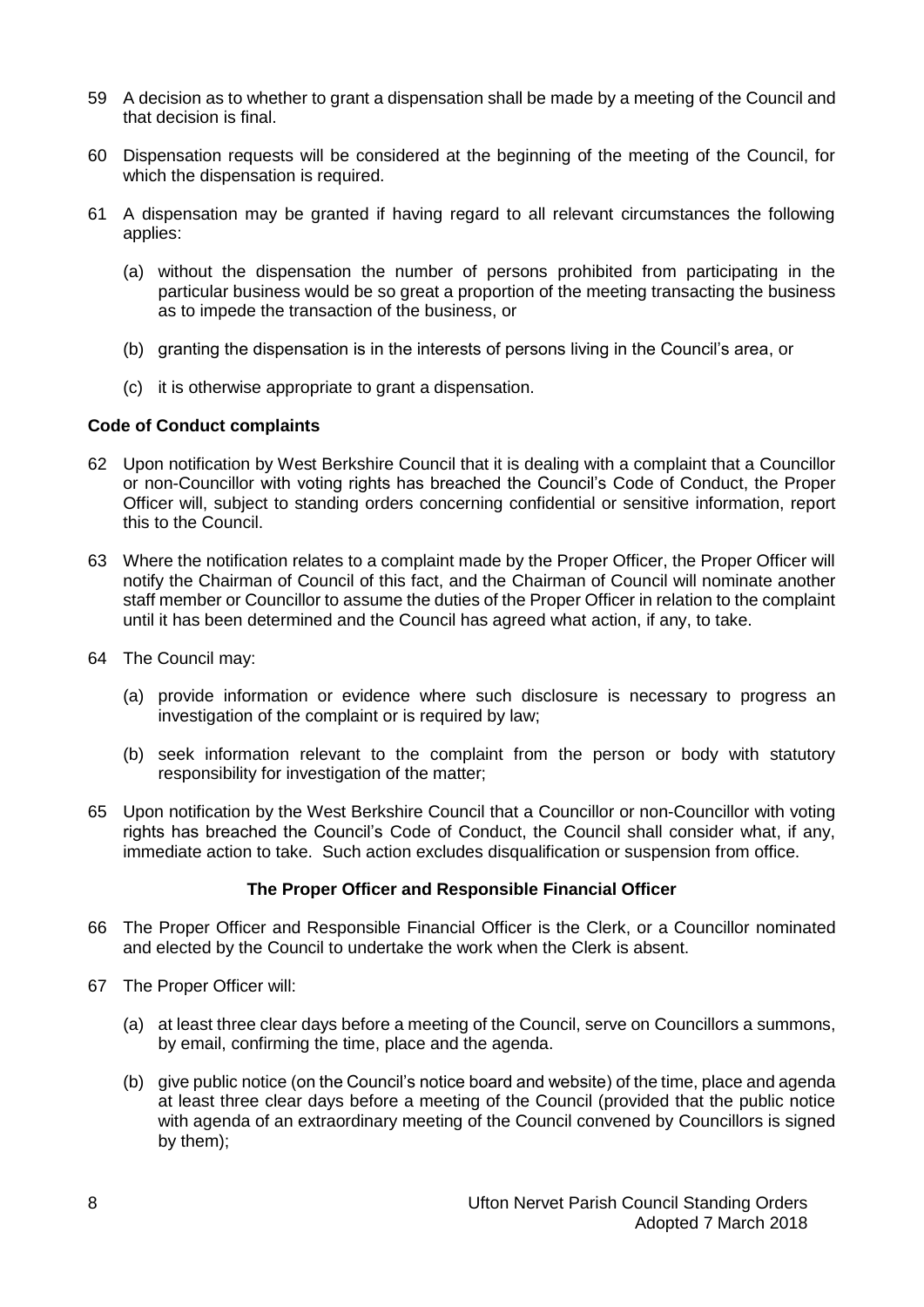- (c) convene a meeting of full Council for the election of a new Chairman of Council, occasioned by a casual vacancy in the office;
- (d) facilitate inspection of the minute book by local government electors;
- (e) receive and retain copies of byelaws made by other local authorities;
- (f) retain acceptance of office forms from Councillors;
- (g) retain a copy of every Councillor's Register of Interests;
- (h) respond to requests made under the Freedom of Information Act 2000 and Data Protection Act 1998, in accordance with, and subject to, the Council's policies and procedures;
- (i) receive and send general correspondence and notices on behalf of the Council except where there is a resolution to the contrary;
- (j) manage the organisation, storage of, access to and destruction of information held by the Council in paper and electronic form;
- (k) arrange for legal deeds to be executed;
- (l) arrange or manage the prompt authorisation, approval, and instruction regarding any payments to be made by the Council in accordance with the Council's Financial Regulations;
- (m) refer a planning application received by the Council to the Chairman of Council or in his/her absence Vice-Chairman of Council (if any) within two working days of receipt;
- (n) manage access to information about the Council via the website.

#### **Finance**

- <span id="page-8-0"></span>68 "Proper practices" in standing orders refer to the most recent version of Governance and Accountability for Local Councils – a Practitioners' Guide (England).
- 69 All payments by the Council shall be authorised, approved and paid in accordance with the law, proper practices and the Council's Financial Regulations.

#### <span id="page-8-1"></span>**Accounts and accounting statements**

- 70 The Responsible Financial Officer shall supply to each Councillor as soon as practicable after 28 February, 30 April, 31 August and 31 December in each year a statement to summarise:
	- (a) the Council's receipts and payments for each quarter;
	- (b) the Council's aggregate receipts and payments for the year to date;
	- (c) the balances held at the end of the quarter being reported
	- (d) a comparison with the budget for the financial year highlighting any actual or potential overspends.
- 71 As soon as possible after the financial year end at 31 March, the Responsible Financial Officer shall provide: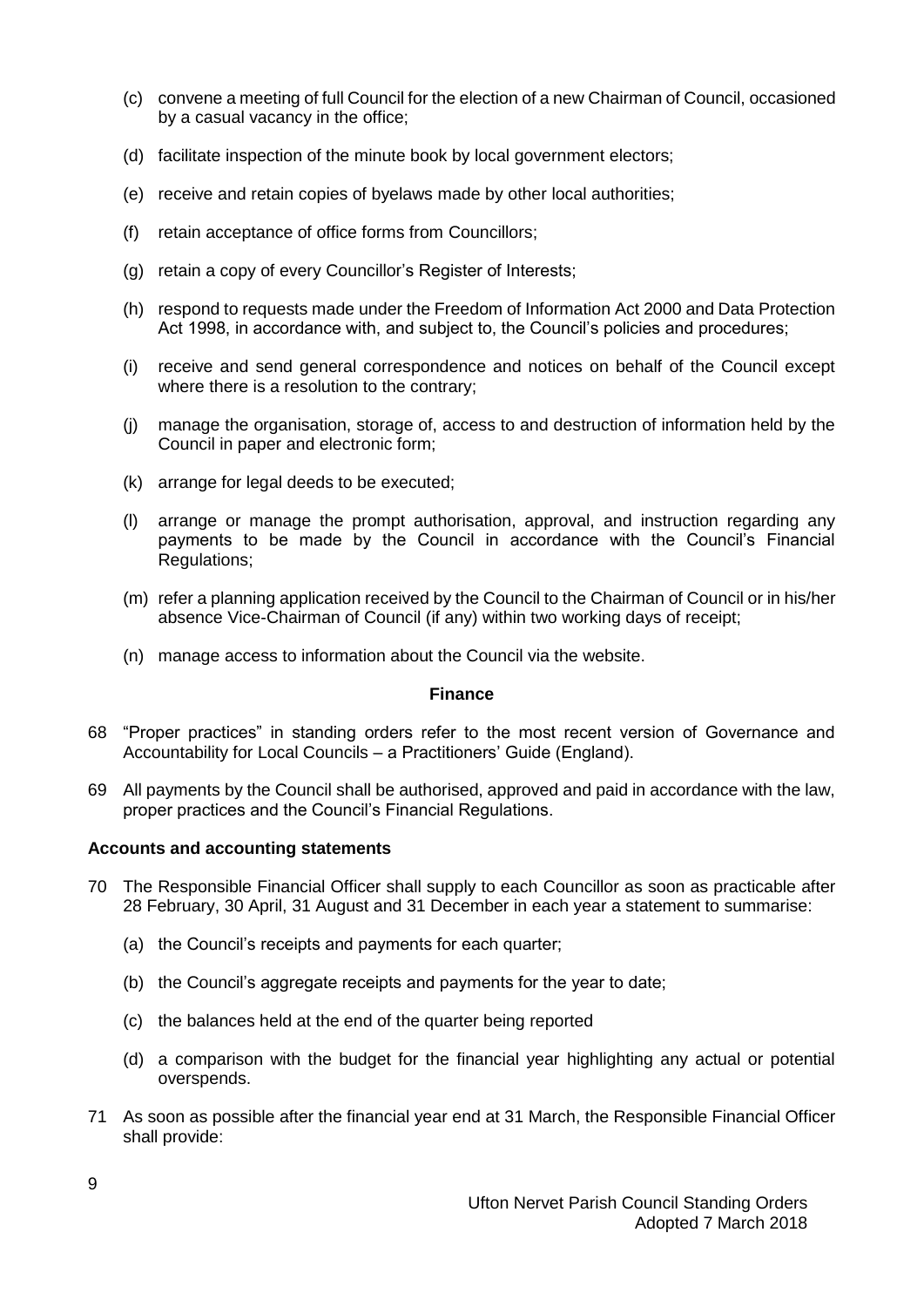- (a) a statement summarising the Council's receipts and payments for the last quarter and the year to date for information; and
- (b) the accounting statements for the year in the form of Section 1 of the annual return, as required by proper practices, for consideration and approval.
- 72 The year-end accounting statements shall be prepared in accordance with proper practices and applying the form of accounts determined by the Council (income and expenditure) for a year to 31 March. The annual return of the Council, which is subject to external audit, including the annual governance statement, shall be presented to Council, if practicable, for consideration and formal approval before 31 May.

#### <span id="page-9-0"></span>**Financial controls**

- 73 The Council will consider and approve financial regulations drawn up by the Responsible Financial Officer, which include detailed arrangements in respect of the following:
	- (a) the keeping of accounting records and systems of internal controls;
	- (b) the assessment and management of financial risks faced by the Council;
	- (c) the work of the independent internal auditor in accordance with proper practices and the receipt of regular reports from the internal auditor, which shall be required at least annually;
	- (d) the inspection and copying by Councillors and local electors of the Council's accounts and/or orders of payments; and
	- (e) procurement policies including the setting of values for different procedures where a contract has an estimated value of less than £2,000.
- 74 Financial regulations will be reviewed regularly and at least annually for fitness of purpose.

#### <span id="page-9-1"></span>**Procurement**

- 75 Financial regulations will confirm that a proposed contract for the supply of goods, materials, services and the execution of works with an estimated value in excess of £2,000 shall be procured on the basis of a formal tender.
- 76 Where the value of a contract is likely to exceed £138,893 (or other threshold specified by the Office of Government Commerce from time to time) the Council must consider whether the Public Contracts Regulations 2006 (SI No. 5, as amended) and the Utilities Contracts Regulations 2006 (SI No. 6, as amended) apply to the contract and, if either of those Regulations apply, the Council must (for the time being) comply with EU procurement rules.

#### <span id="page-9-2"></span>**The tender process**

- 77 Subject to additional requirements in the financial regulations of the Council, the tender process for contracts for the supply of goods, materials, services or the execution of works will include, as a minimum, the following steps:
	- (a) a specification for the goods, materials, services or the execution of works;
	- (b) an invitation to tender to confirm:
		- (i) the Council's specification;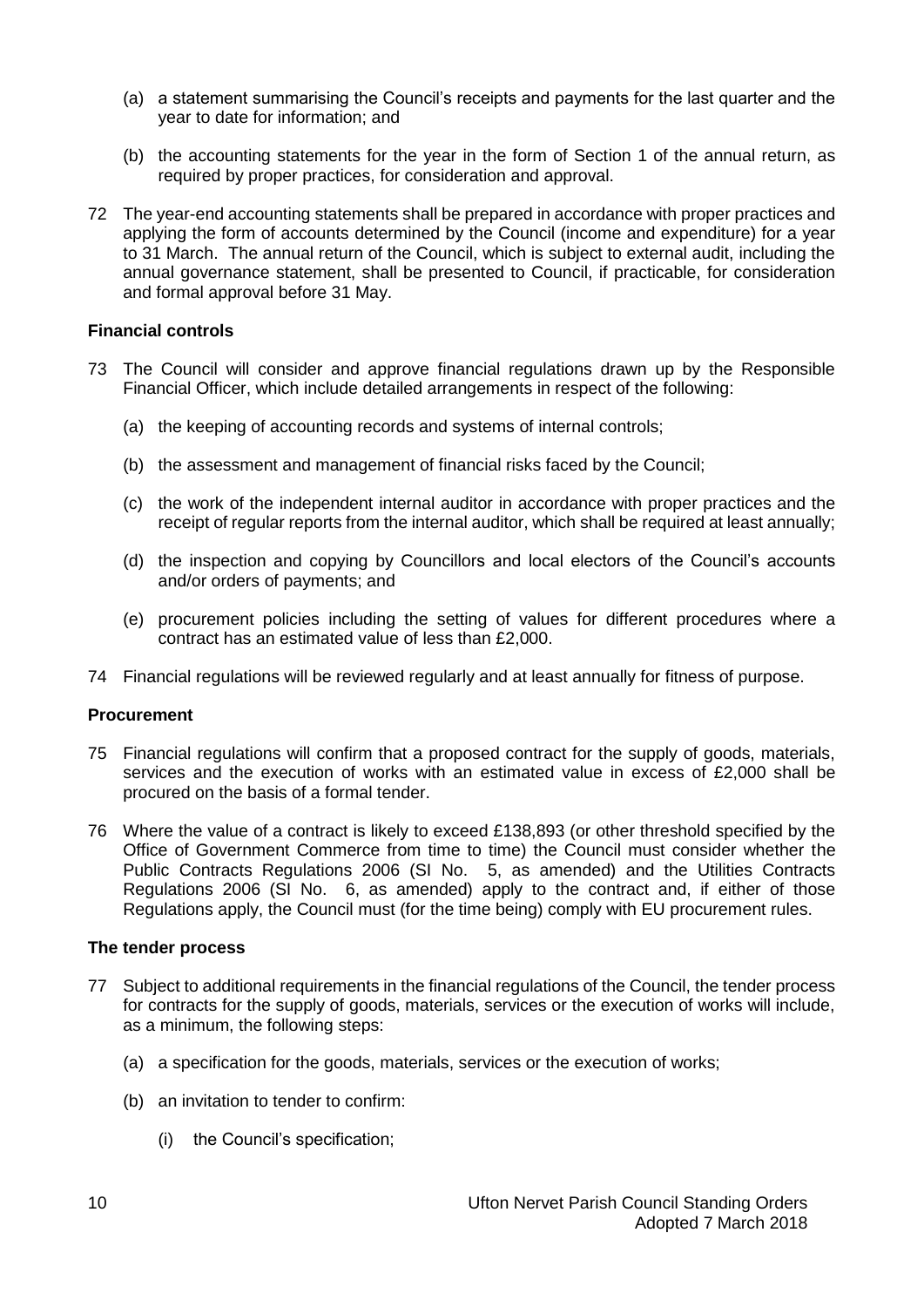- (ii) the time, date and address for the submission of tenders;
- (iii) the date of the Council's written response to the tender; and
- (iv) the prohibition on prospective contractors contacting Councillors or staff to encourage or support their tender outside the prescribed process.
- (c) advertisement of the invitation to tender in a local newspaper and in any other manner that is appropriate;
- (d) submission of tenders in writing in a sealed, marked envelope addressed to the Proper Officer;
- (e) consideration of tenders and selection of the successful one.
- 78 Tenders will be opened by the Proper Officer in the presence of at least one Councillor after the deadline for submission of tenders has passed.
- 79 Tenders are to be reported to and considered by the appropriate meeting of the Council or a Committee or sub-Committee with delegated responsibility.
- 80 Neither the Council, nor a Committee or a sub-Committee with delegated responsibility for considering tenders, is bound to accept the lowest value tender.

#### **Staff matters**

- <span id="page-10-0"></span>81 A matter personal to a member of staff that is being considered by a meeting of Council is subject to standing orders on handling confidential or sensitive information.
- 82 The Chairman of Council or in his/her absence, the Vice-Chairman of Council will conduct an annual appraisal of the performance of the Clerk. The reviews and appraisal shall be reported in writing and is subject to approval by resolution by the full Council.
- 83 Any persons responsible for all or part of the management of staff will treat the written records of all meetings relating to their performance, capabilities, grievance or disciplinary matters as confidential and secure

#### <span id="page-10-1"></span>**Grievance procedure**

- 84 Formal or informal grievances will be reported to and dealt with by the Council.
- 85 An employee with a grievance will contact the Chairman of Council, or in his/her absence the Vice-Chairman of Council, in respect of the matter.
- 86 If a grievance relates to the Chairman or Vice-Chairman of Council, it will be communicated to another member of the Council.

#### **Requests for information**

- <span id="page-10-2"></span>87 Requests for information held by the Council will be handled in accordance with the Council's policy in respect of handling requests under the Freedom of Information Act 2000 and the Data Protection Act 1998.
- 88 Correspondence from, and notices served by, the Information Commissioner shall be referred by the Proper Officer to the Chairman of Council. The said Committee shall have the power to do anything to facilitate compliance with the Freedom of Information Act 2000.